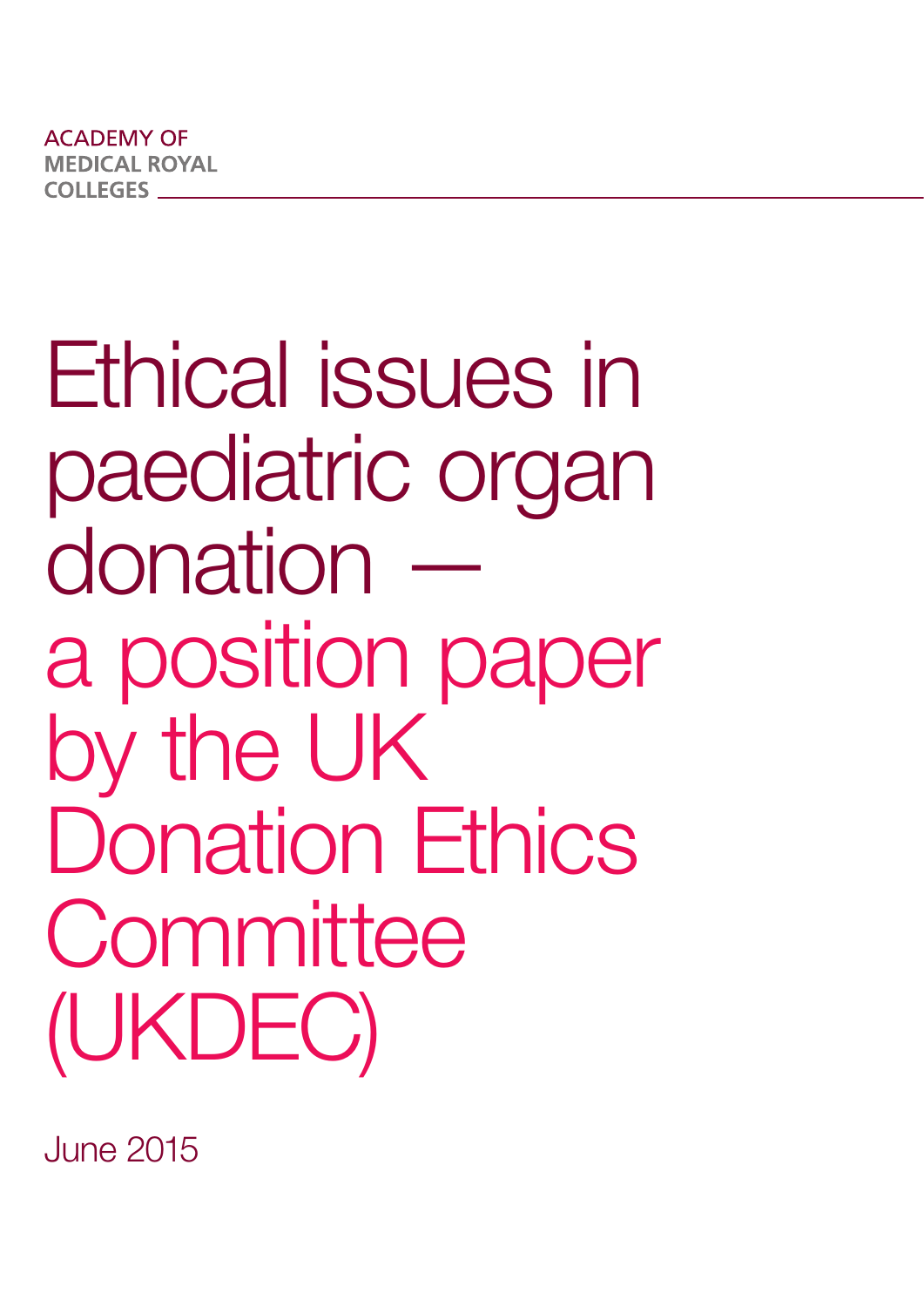## Ethical issues in paediatric organ donation a position paper by the UK Donation Ethics Committee (UKDEC)

- 03 Executive summary
- 04 Summary of recommendations
- 05 Terminology
- 06 The role of UKDEC
- 07 Clinical context
- 09 The need for an ethical framework for paediatric donation
- 10 The legal context
- 11 An ethical framework for making decisions about donation
	- Decisions before death
	- Making decisions about donation after death
	- Donation from neonates
	- Donation from anencephalic infants
	- Cases involving the Coroner or Procurator Fiscal
- 16 Sudden unexpected death in infancy (SUDI)
- 17 Donation for research
- 18 Appendix: The legal context for decisions about donation
- 20 References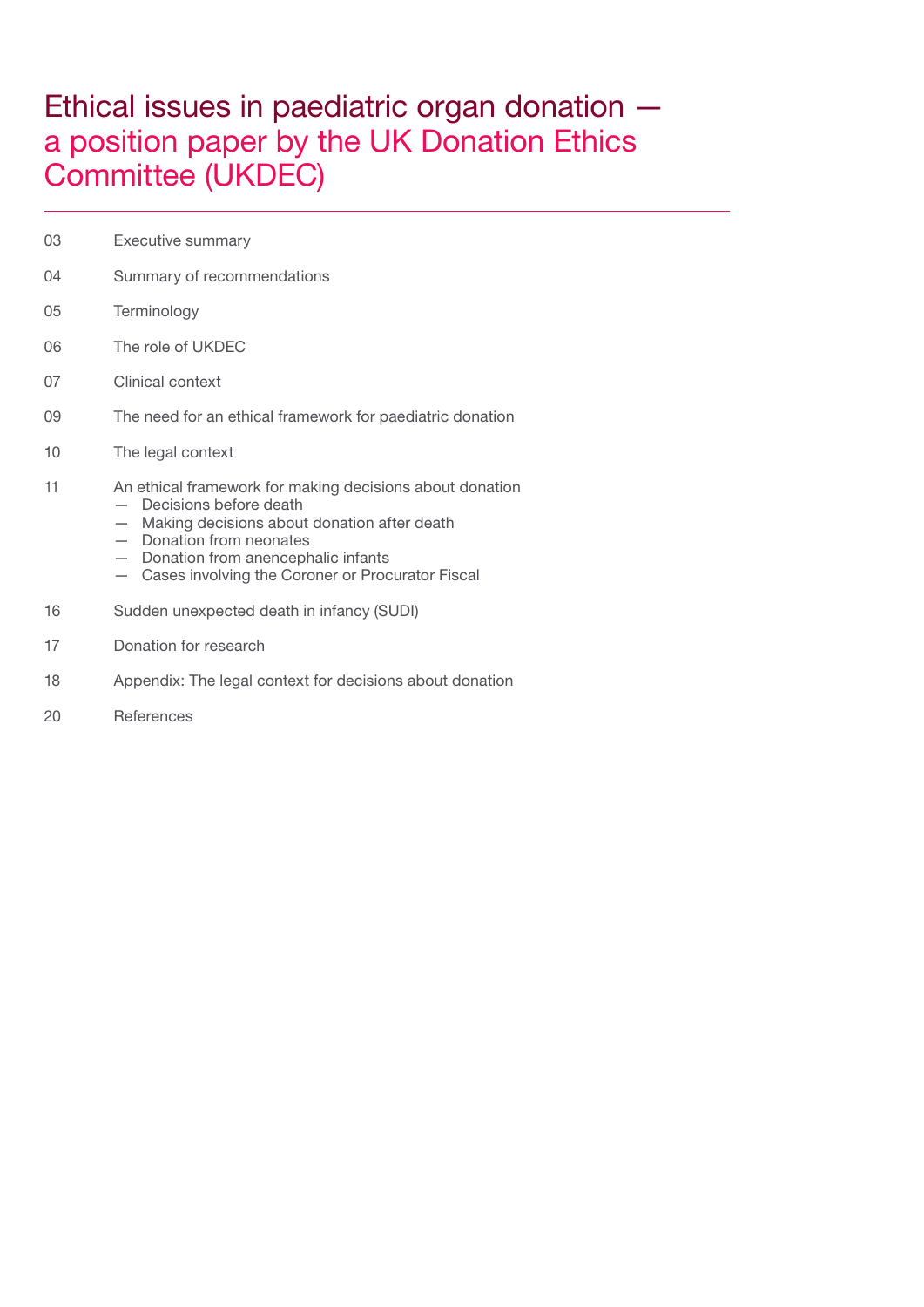## Executive Summary

- At present there is no clear ethical framework for donation from children and it appears that there is a wide range of views about what constitutes best practice in this area. For an adult donor, decisions about organ donation are generally made on behalf of a person who lacks capacity on the basis of that person's known wishes and beliefs. However the way in which decisions about organ donation are made on behalf of children differs because of the following significant factors: 1
	- Children have differing abilities to make decisions depending on their age or maturity and many children are unable to make any decisions at all
	- Very often there is little or no evidence of a child's wishes or beliefs on which to base a decision about donation
	- The model of care in paediatric medicine is more family-centred than in adult medicine. This means that, working within the bounds of the child's interests, paediatricians encourage families to reach a decision about a child's care that is right for the family as a whole and which therefore takes into account the interests of a wider group of people than just the child who is the patient.
- In this paper, UKDEC examines the particular ethical issues which arise in gaining consent for organ donation from children, and how practices in end of life care for children affect decisionmaking about organ donation. UKDEC proposes a model of decision-making which respects any known wishes or beliefs of the child but which, in the absence of these, provides a framework for making decisions about organ donation. UKDEC concludes that a decision to donate a child's organs can enable actions to be taken to facilitate donation where such actions are not against a child's interests. 2
- A number of specific areas of ethical concern in paediatric organ donation are also examined. At present organ donation from neonates does not occur in the UK and we discuss the particular concerns that arise in relation to donation from this group. We also examine organ donation from children whose death would be referred to coroners and suggest that in some cases more could be done to facilitate donation from this group. Finally we discuss the benefits of donating a child's organs for research where donation for therapeutic purposes is not possible. 3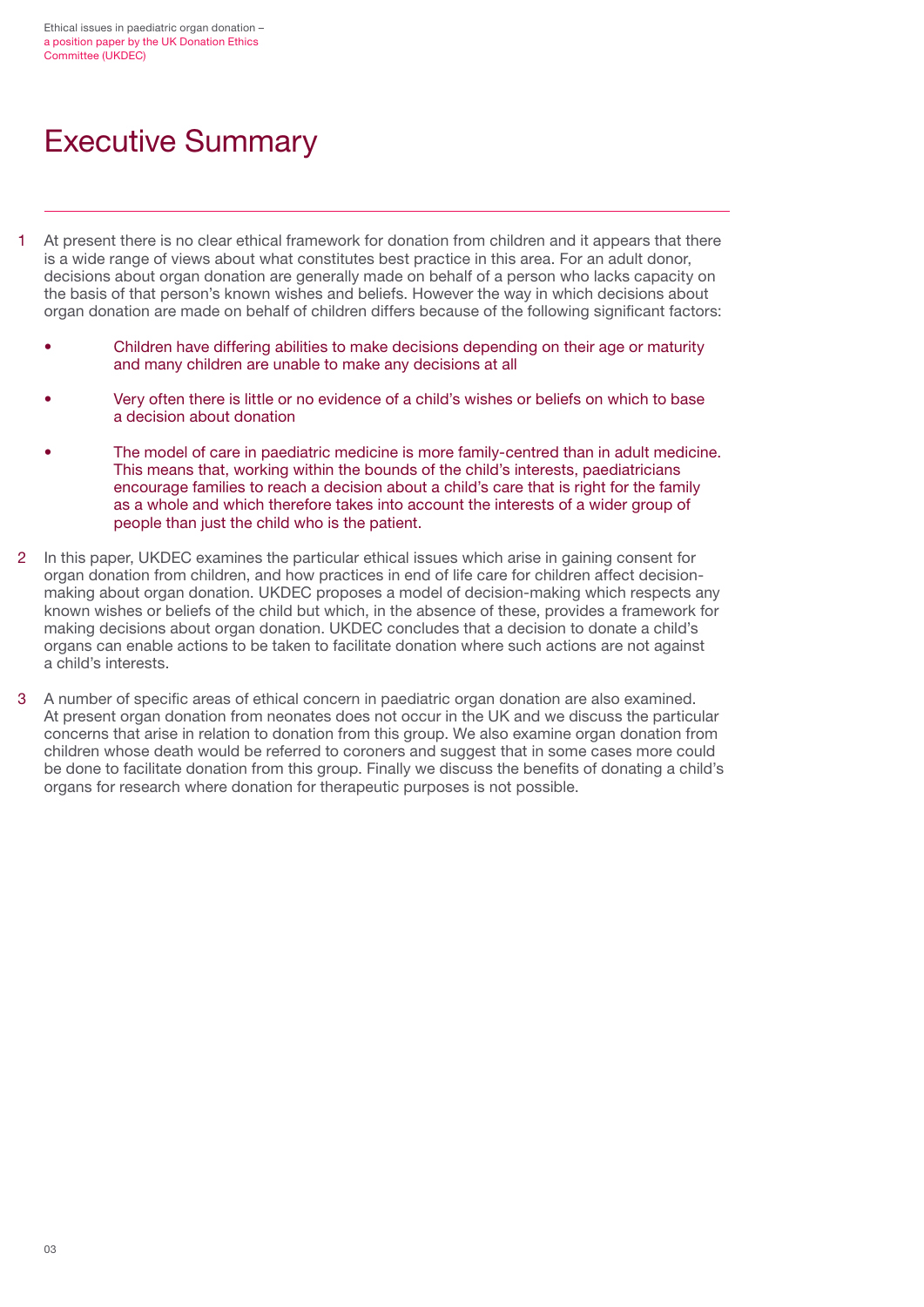## Summary of recommendations

#### Recommendation 1

Provided decisions are not against their child's interests, parents' values and beliefs should be allowed to determine whether they wish their child to be an organ donor, and if so whether to consent to interventions aimed at increasing the chances of a successful donation.

#### Recommendation 2

Where a family is willing to consent to the removal of organs that are viable for transplantation, then the hospital has a responsibility to make this happen if it is possible.

#### Recommendation 3

A decision made by a child with capacity that they would not want to donate organs after their death should always be respected.

#### Recommendation 4

Where a child has indicated willingness to donate (for example by registering on the ODR), has not expressed a view either way or lacks the capacity to make such a decision, then clinicians should work with the child's family to reach a decision that takes account of any information about the child's views but also works for the family as a whole.

#### Recommendation 5

It would be ethically acceptable for organ donation from anencephalic infants to proceed with the consent of the parents after death has been confirmed by circulatory criteria.

#### Recommendation 6

Consistent with our earlier recommendation, the parents' values and beliefs should be allowed to determine whether their anencephalic child is intubated and ventilated, provided this is not against their child's interests. Precautionary sedation and analgesia would be needed to ensure this condition is met.

#### Recommendation 7

Health Departments and those responsible for coronial services in England, Wales and Northern Ireland might consider how the formal agreement on organ and tissue donation between the Procurator Fiscal Service and the Scottish Transplant Group could be adapted to work in the rest of the UK.

#### Recommendation 8

Consideration should be given to reviewing the Royal College of Pathologists and Royal College of Paediatrics and Child Health protocol for post mortems to identify the cause of sudden unexpected death in infancy in the context of organ donation.

#### Recommendation 9

When parents would like to donate their child's organs for transplantation but this is not clinically possible, clinicians should attempt wherever possible to accept such organs for research, if this is an acceptable alternative to the parents.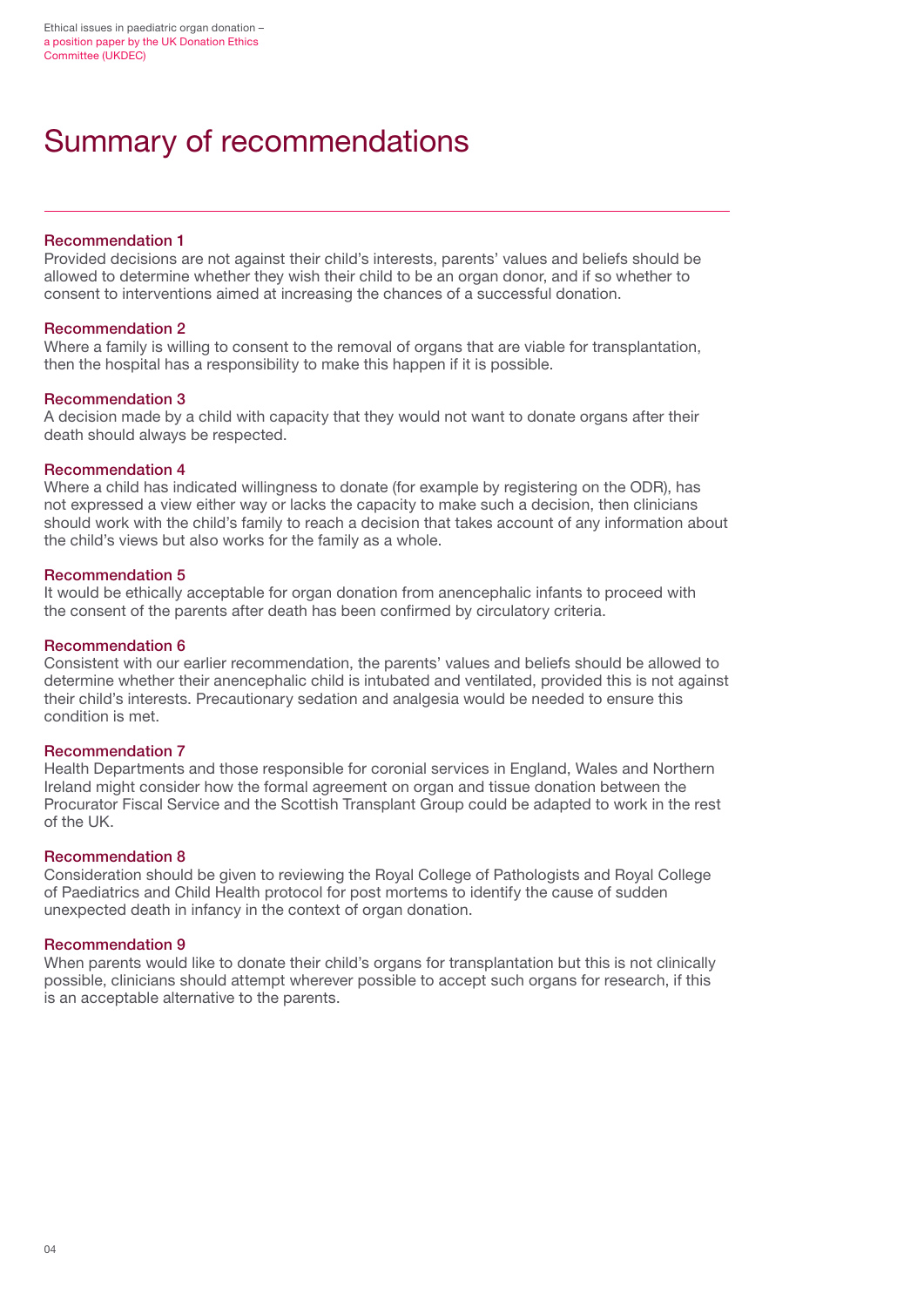Ethical issues in paediatric organ donation – a position paper by the UK Donation Ethics Committee (UKDEC)

## **Terminology**

### 1

In this guidance, the term "donor" is used to mean the person from whom organs or tissue have been removed. This is in line with the Human Tissue Act 2004, s.7 which uses this definition of a donor. The Act also states in s.8(6) that material is the subject of donation if appropriate authority exists in relation to it, and it is in this sense that the term "donation" is used here.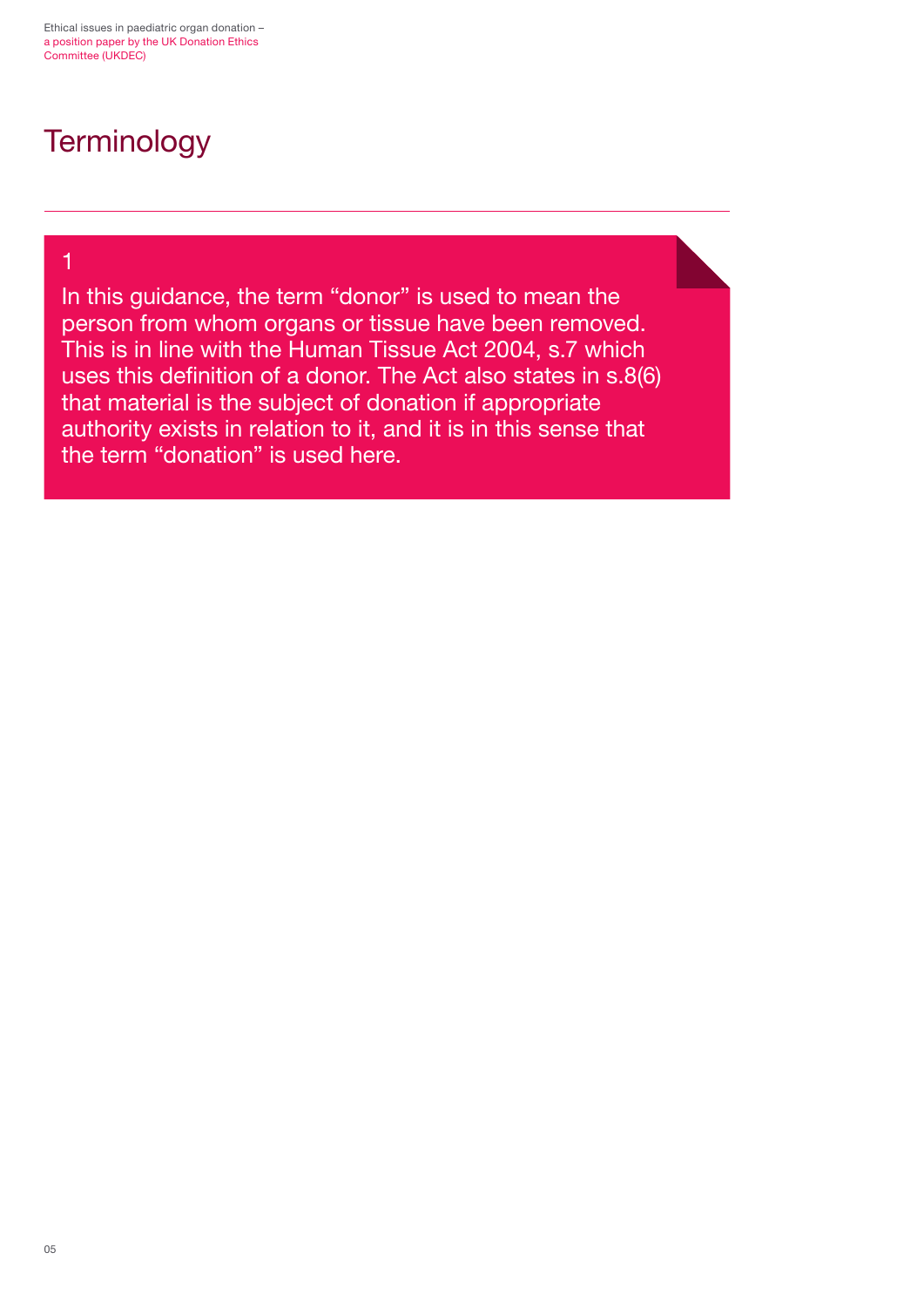# The role of UKDEC

UKDEC was established in January 2010, following a recommendation by the Organ Donation Task Force (ODTF) that: 2

'urgent attention is required to resolve the outstanding legal, ethical and professional issues in order to ensure that all clinicians are supported and able to work within a clear and unambiguous framework of good practice. Additionally, an independent UK-wide Donation Ethics Committee should be established.'

- UKDEC's role is to consider ethical issues relating to the field of organ donation and transplantation and provide independent advice to clinicians, policy leads and others. 3
- There are two guiding principles underpinning ethical frameworks and guidance developed by UKDEC. These are: 4

### Principle 1

Where donation is likely to be a possibility, full consideration should be given to the matter when caring for a dying patient; and

### Principle 2

If it has been established that further life-sustaining treatment is not of overall benefit to the patient, and it has been further established that donation would be consistent with the patient's wishes, values and beliefs, consideration of donation should become an integral part of that patient's care around the time of death (both pre- and post-mortem).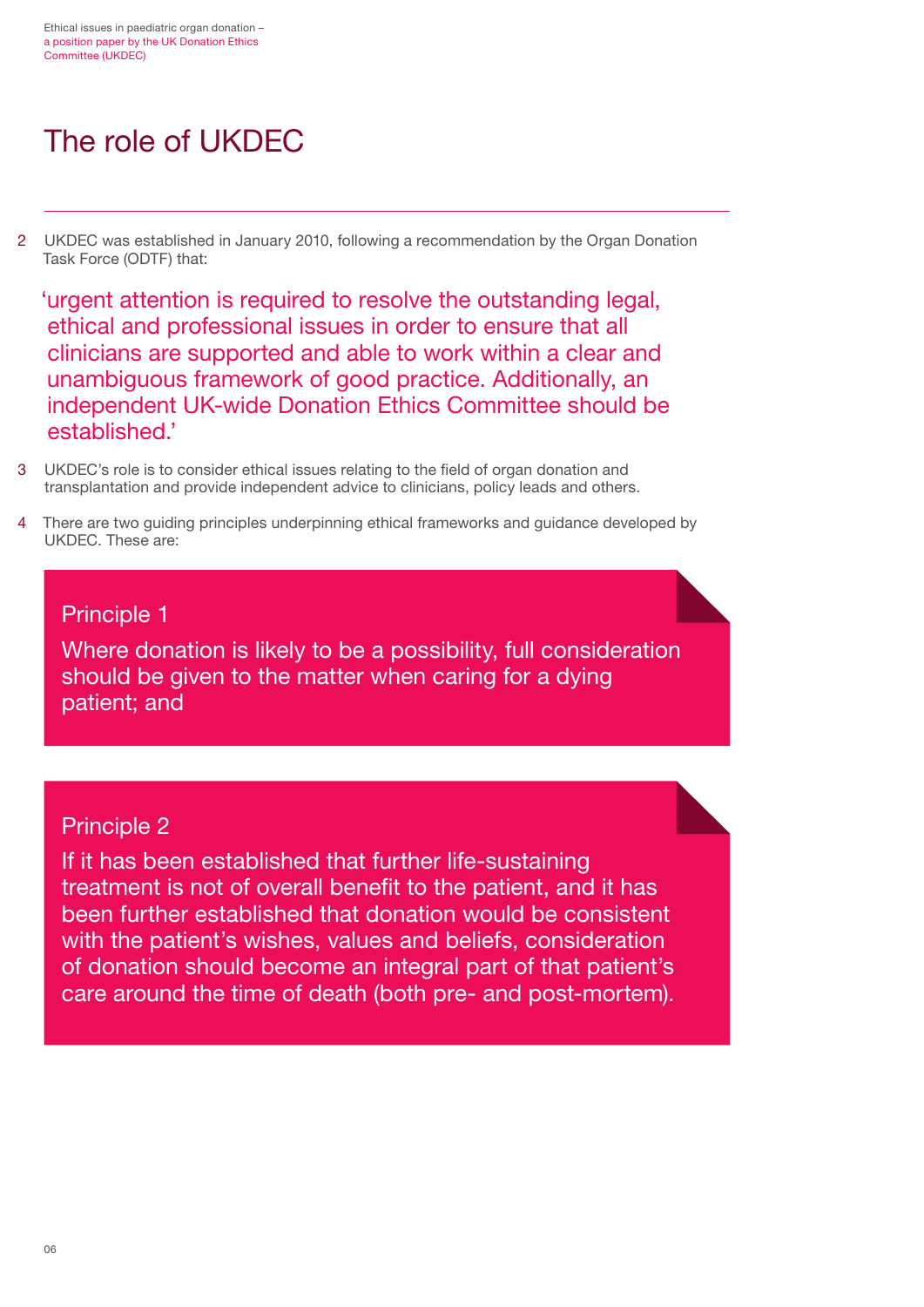## Clinical context

#### Caring for children at the end of life

- Death in childhood is relatively uncommon. However, when a very ill child cannot benefit directly from further treatment and will inevitably die, attention will shift to providing the best possible end of life care for that child first and foremost, but also to providing a good end of life experience for the family as a whole. End of life care for children often involves, for example, encouraging parents to hold their dying child after treatment has been withdrawn and inviting parents to spend time with their child after death. 5
- Wherever possible, children will be involved in decision-making about their care. However, this will not always be feasible and parents will need to make decisions on their children's behalf. Whilst the child's interests and views (if available) will be respected and protected, the health care team will also be committed to caring for the family as a whole. That is why the model of care in paediatric medicine is often described as one of family-centred care. For this reason it can be difficult to translate principles fashioned in an adult environment into one for children. 6

#### Donation & Transplantation

- The number of children who can become organ donors is limited by several factors. As stated earlier, death in childhood is relatively uncommon, and many children who die will have received aggressive medical therapies, or suffer from diseases that preclude successful transplantation of their organs. In addition, organ donation is only possible when a child dies in hospital, so many children, for example those who die at home, will not be able to become donors. 7
- In 2013/14 in the UK, organs were donated by 55 children who died in critical care units. Just over two thirds of these donations (38) took place after confirmation of brainstem death (DBD). The remaining 17 donations took place after confirmation of circulatory death (DCD).<sup>1</sup> 8
- Organ failure is relatively rare in childhood and most childhood deaths from organ failure occur in those for whom a transplant would have offered no benefit. As a result there are relatively few children awaiting transplantation and so a significant proportion of the organs from paediatric donors will be transplanted into adults. It is important therefore that families considering organ donation understand that the organs donated by their child may not go to another child. 9

#### Including donation in end of life care

- 10 Just as it is important that children should be involved wherever possible in making decisions about their care, decisions about organ donation, too, should take account of any evidence of a child's wishes or beliefs.
- It is crucially important to acknowledge that parents of potential donors are firstly grieving 11 parents, and donation should only be pursued as part of a well planned and sensitive programme of care that protects their interests in addition to those of their child.
- If families agree to donation, clinicians should ensure that the child's end of life care is as 12 consistent with usual practice in paediatric medicine as is possible and that families are given the same choices as they would have been had they not considered donation. In some cases this may mean that families will make choices that are incompatible with donation (such as taking the child home to die or holding their child after death) and it is important that their freedom to do so should not be undermined. If such practices rule out the possibility of donation, families should be made aware of this.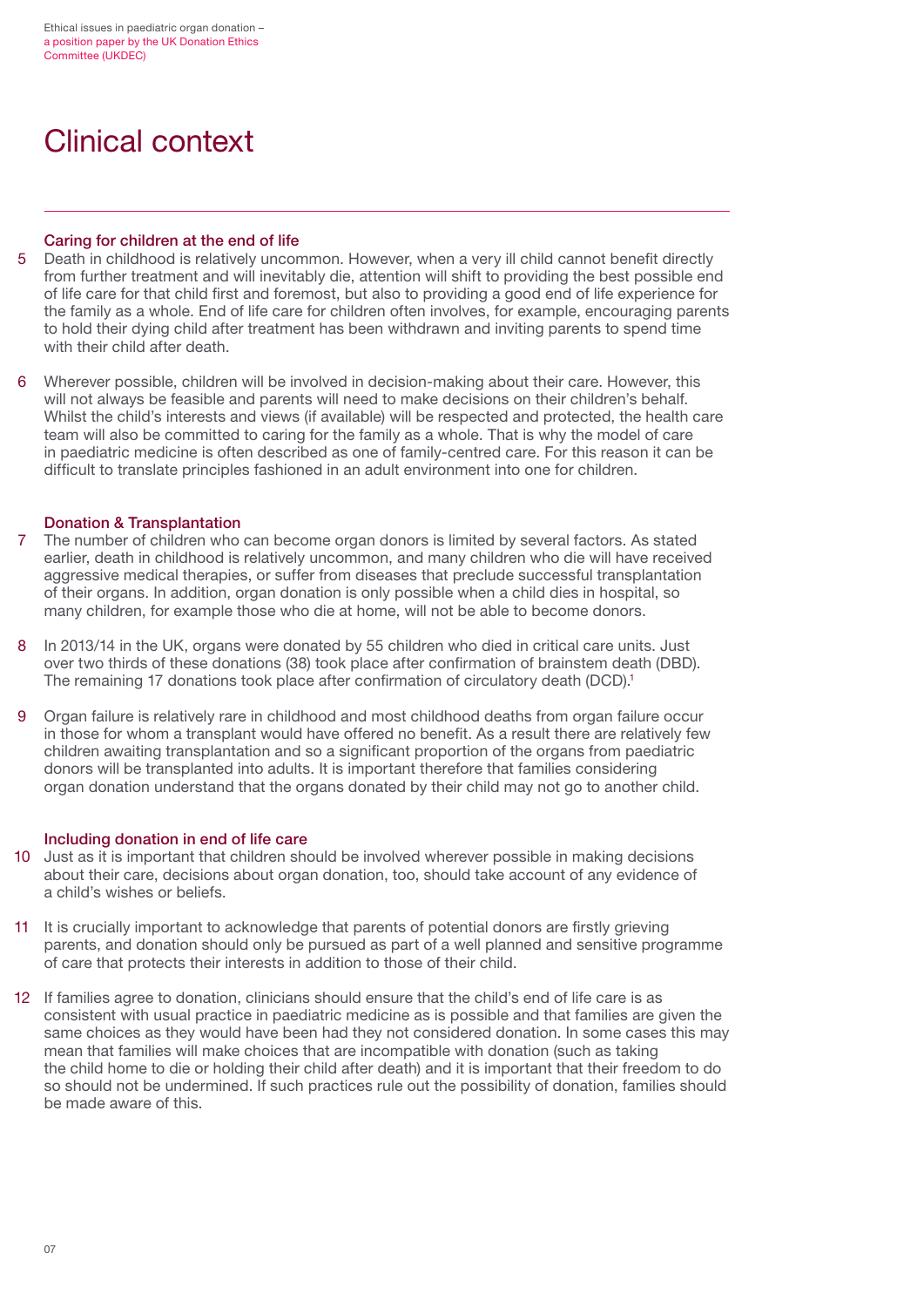Ethical issues in paediatric organ donation – a position paper by the UK Donation Ethics Committee (UKDEC)

- 13 The potential to help others will be seen as a welcome opportunity by some families. Involving families <sup>2</sup> in decision-making about their child's care, including decisions about donation, is a powerful way of helping them feel in control – this can have a significant effect on how the experience is remembered.
- 14 For some parents the choice to donate their child's organs can result in positive memories of what their child achieved, even in death 3. It is therefore important that parents' choices should not be unnecessarily restricted where donation is a possibility, as the chance of creating a lasting legacy through organ donation could be very important to the family.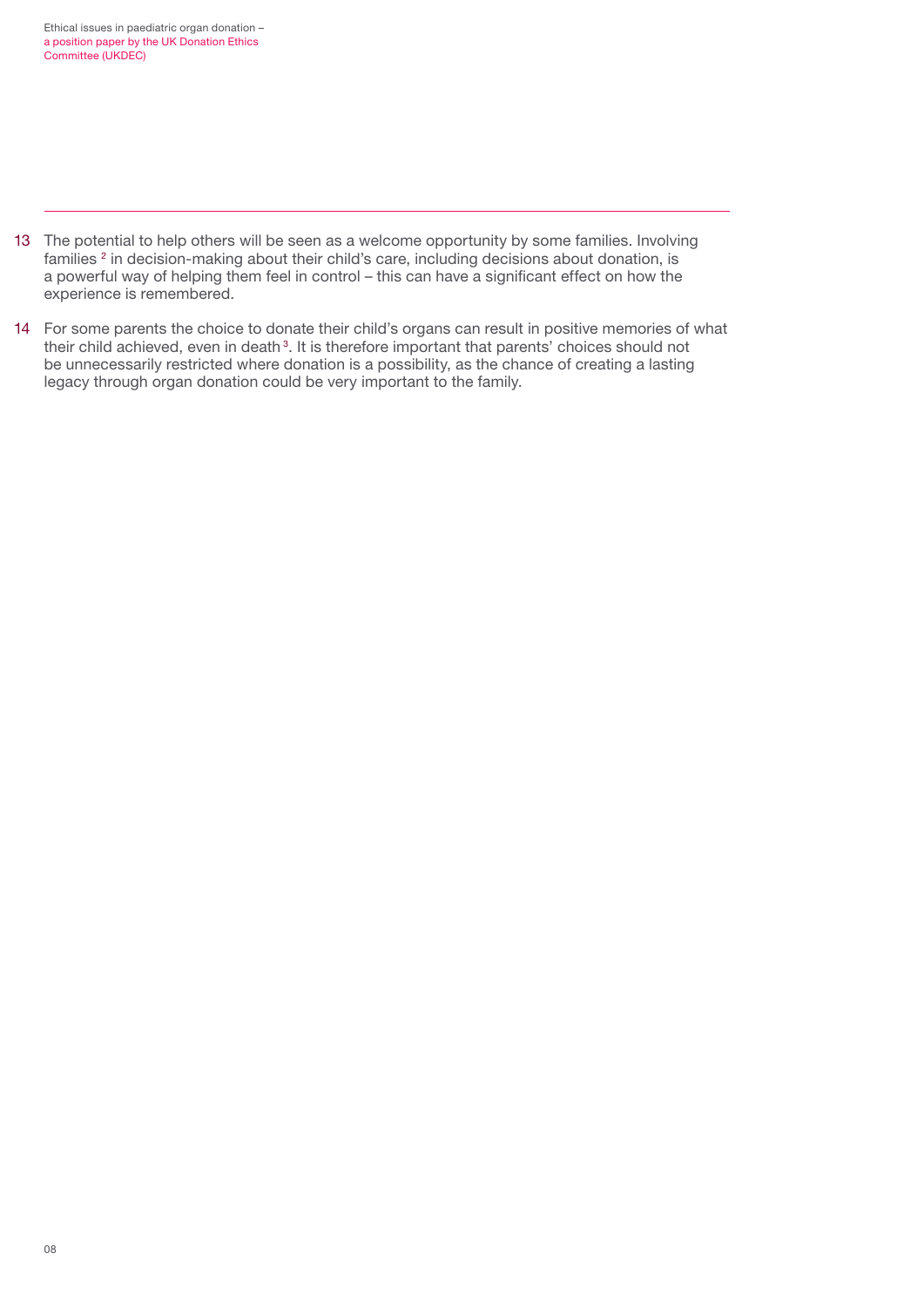## The need for an ethical framework for paediatric donation

- The Organ Donation Taskforce (ODTF) suggested means by which the adult donor pool might be increased, recommending that outstanding ethical and legal issues be resolved, but made no specific recommendations about children.4 15
- UKDEC held a workshop on 7th October 2011 at which a presentation was given on paediatric 16 heart transplantation. The resulting discussion suggested that there may be particular difficulties in relation to donation of organs from children that went beyond the specific issue of the donation of hearts. These centred on the assumptions about what can reasonably be expected to be in the interests of a potential child donor in the hours leading up to their death, and those after death and prior to the removal of organs/tissue.
- 17 UKDEC has echoed the advice from the Department of Health (England and Wales),<sup>5</sup> the Scottish Government Health Directorates<sup>6</sup> and the Department of Health, Social Services and Public Safety (Northern Ireland)<sup>7</sup> that successful transplantation is in the interests of a willing donor. This suggests that measures that are necessary to secure donation and then successful transplantation are, within limits, in the interests of those patients where consent for donation has been given by them or on the basis of their wishes. It is not immediately obvious that this assumption holds for all children, especially young children<sup>8</sup>. This is because children, especially those who are very young or immature, may not have formed any views or held any beliefs or values that can be used to inform decisions about their wishes in relation to organ donation.
- 18 There is no clear ethical framework for donation from children and representations to UKDEC suggested that practitioners have a range of views and concerns about what constitutes best practice in paediatric donation.
- 19 Accordingly, this paper explores the ethical and legal issues in relation to donation from children. These include considerations regarding consent and also the special circumstances that surround the care of children.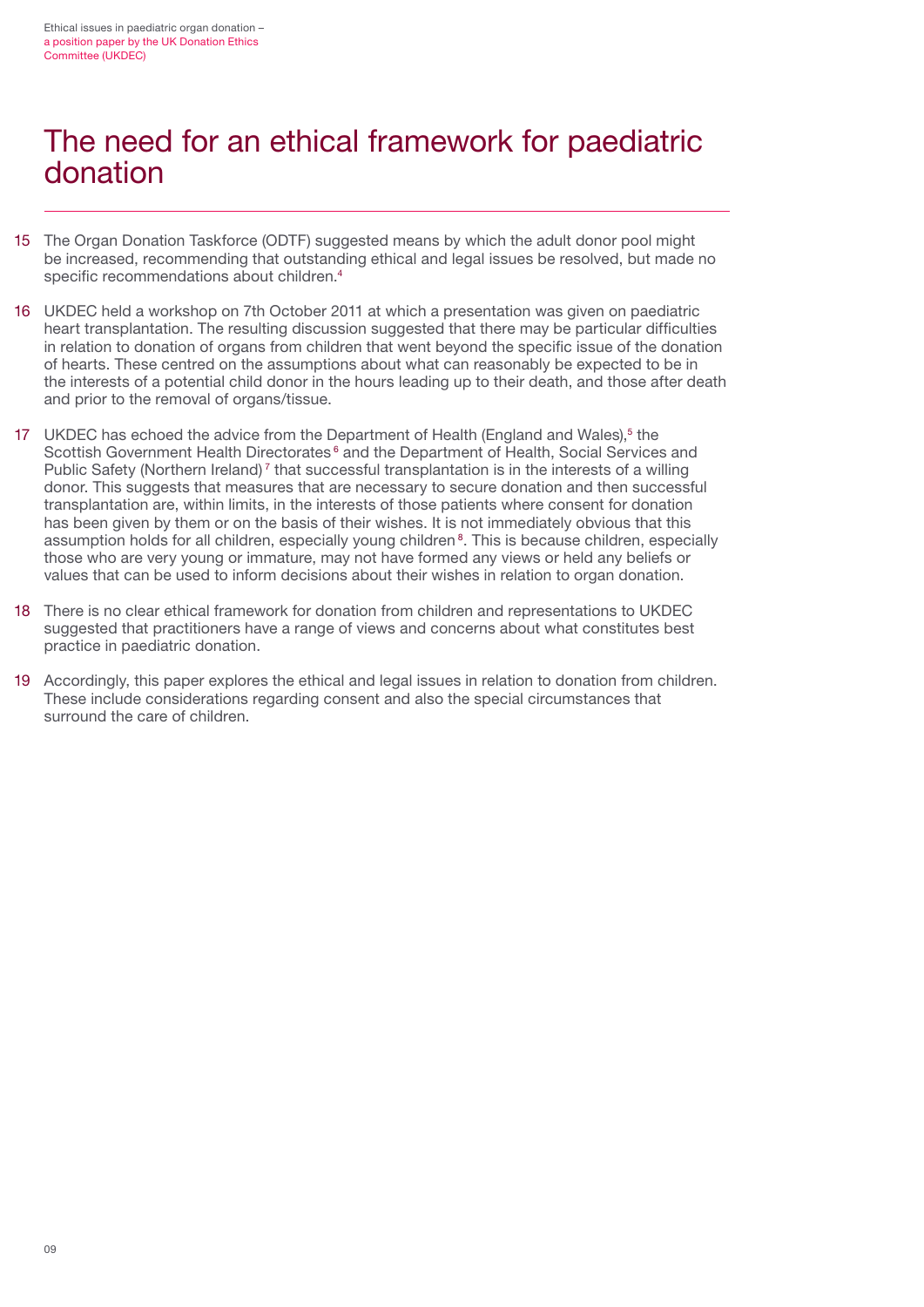## Legal context

This paper describes UKDEC's understanding of the legislation governing decisions about organ donation. However any clinician with practical concerns about the impact of the various pieces of legislation on their decision-making should seek their own independent legal advice. 20

#### Before death

- 21 Prior to death, decisions regarding end of life care for the child patient must be made either by the child, if they have capacity, or by someone with parental responsibility<sup>9</sup>. In practice most decisionmaking will be collaborative with the health care team supporting the child and their parents. The usual standard for decision-making is the child's best interests. In making a decision in the child's best interests, the child's welfare must be paramount<sup>10</sup>. It is accepted that: '[t]he term 'best interests' encompasses medical, emotional, and all other welfare issues.'11 We will assume here that the child's parents have parental responsibility.
- 22 The capacity of children to consent to, or refuse consent for, treatment does not map neatly onto their chronological age. Nonetheless, there is an age above which it might be assumed that most children are likely to have at least some capacity and an age below which they are unlikely to have developed any capacity. For convenience, issues will be considered here in three broad age groups, whilst recognising that these do not provide hard and fast boundaries.

#### A Adolescents (e.g. approximately 12-17) 23

 In this category it is more likely that the child will have capacity to consent to treatment at the end of life. If the child lacks capacity, it is more likely that information will be available about their wishes, feelings, beliefs and values that can be used in assessing their best interests. If so, then their best interests can be determined in the same way as for adults<sup>12</sup> but parental consent must also be obtained.

#### B Children (e.g. approximately 8-11)

 In this category, although the child is unlikely to have capacity to consent to treatment at the end of life, it is possible that some information will be available about the child's wishes, feelings, beliefs and values that can be used in assessing the child's best interests. 24

#### C Infants and young children (e.g. approximately 0-8)

 In this category the child is unlikely to have capacity to consent to treatment at the end of life, and it is unlikely that there will be any information available about the child's wishes, feelings, beliefs and values that can be used in assessing the child's best interests. 25

#### After death

26 In all UK jurisdictions, a decision made during life by an adult or child<sup>13</sup> with capacity to consent to or authorise organ donation after their death provides the legal authority to proceed with donation. Equally, a decision to refuse to donate made during life remains in force after the person's death (see the Appendix for more detail on the legal context for decisions about donation after death).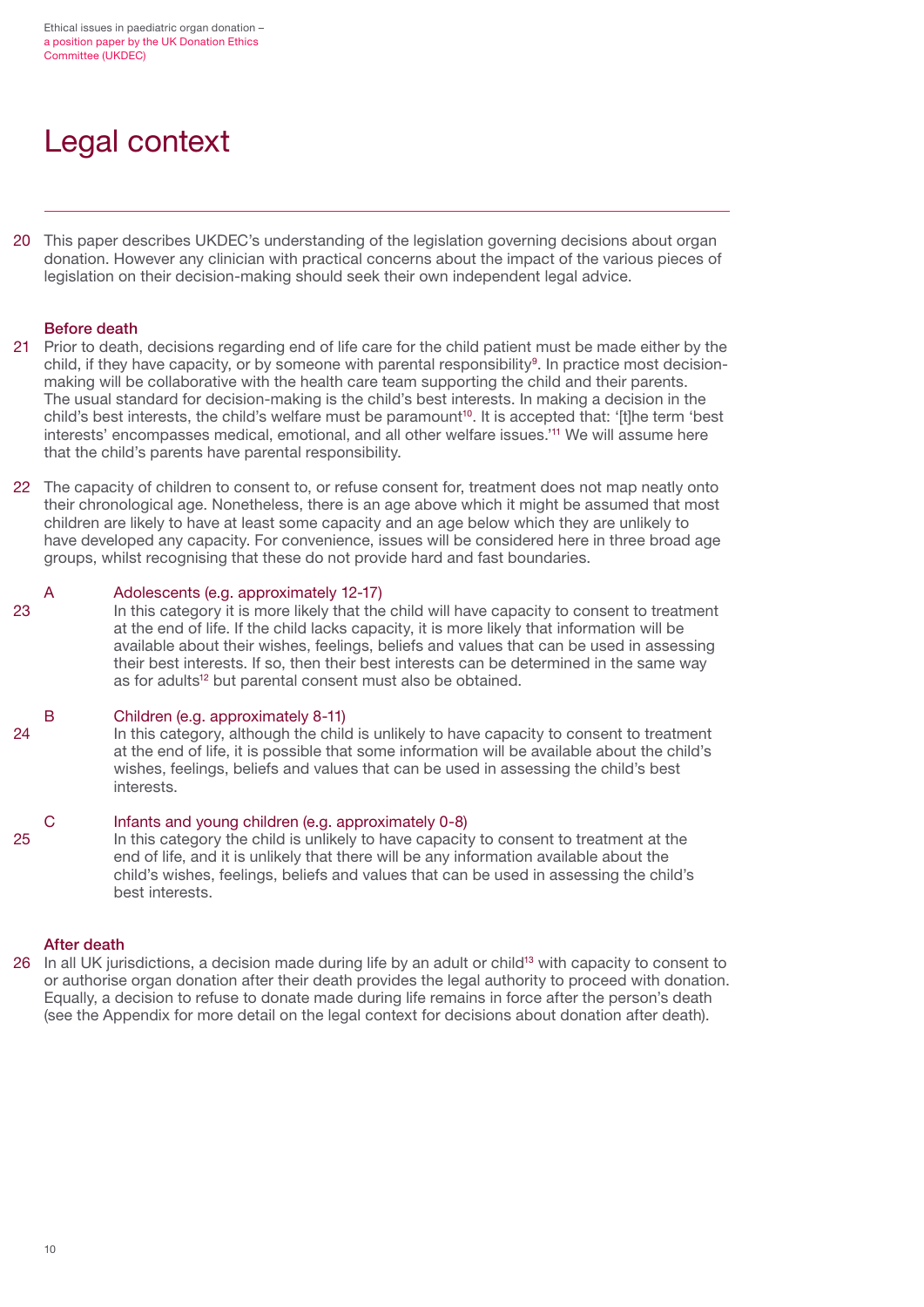## An ethical framework for making decisions about donation

UKDEC has argued in the case of adults that where a clinical team has reached the conclusion 27 that continuing with life sustaining treatment is no longer in the patient's best interests, the possibility of organ donation should be available and offered to the patient and/or their family 14. Accordingly, we are minded to assume that the same applies to children, so that, if the clinical team have reached the conclusion with the parents' agreement that continuing life-sustaining treatment is no longer in the best interests of a child patient who lacks capacity, the possibility of organ donation should be available and offered to that child's parents. Moving paediatric care in this direction would be consistent with the Organ Donation Taskforce's goal of making the offer of donation 'usual and not unusual' 15. Building on the NICE guidance on organ donation 16, the UK Paediatric Intensive Care Society (UKPICS) recently made recommendations on approaching families in this context.17

#### Decisions before death

- As discussed in paragraph 17 above, making decisions about a child's best interests is 28 challenging in this context because children, especially those who are very young or immature, may not have formed any views or held any beliefs or values that can be used to inform decisions by parents about organ donation.
- For the best interests test to be relevant, two conditions must be met. First, there must be 29 evidence available upon which to base a decision about where an individual's interests lie and how these interests are best served. In the context of organ donation, evidence about the child's wishes, feelings, beliefs and values would be necessary to achieve this. Often (most commonly for younger children) there is little or no such information available. Many children will not have previously reached a level of capacity to be able to express feelings, beliefs or values in relation to organ donation. Second, the child must have the potential to benefit from, or be harmed by, the outcome of the relevant decision. This may not be the case in the context of organ donation, where an earlier decision has already been made that the withdrawal of life-sustaining treatment is in the child's best interests, and so the potential for such benefit is limited.
- When one or both of these conditions are not met, there are precedents for alternative approaches 30 to healthcare decision-making in relation to children who lack capacity. In its guidance for doctors treating children and adolescents, the General Medical Council advocates a slightly different test in the context of paediatric research, assessing whether participation in a research project 'does not go against [the child's] best interests or involves only minimal or low risk of harm' 18. The Royal College of Paediatrics and Child Health took a similar position in its guidelines on the ethical conduct of research involving children 19. Both guidance documents rely on a decision of the House of Lords which used a test of 'not against the [child's] interests' on the grounds of the public interest in determining paternity by blood testing and the minimal risk of harm involved.<sup>20</sup>
- 31 In the context of end-of-life care, it is accepted that parents sometimes make decisions about the timing of the withdrawal of life-sustaining treatment in the interests of others (usually other family members). This is another example of a decision that does not benefit the child directly, but is of wider benefit and is *not against* the child's interests.
- This broader approach fits well with organ donation and UKDEC recommends a similar approach 32to decisions about organ donation, including pre-mortem interventions, relating to infants and young children.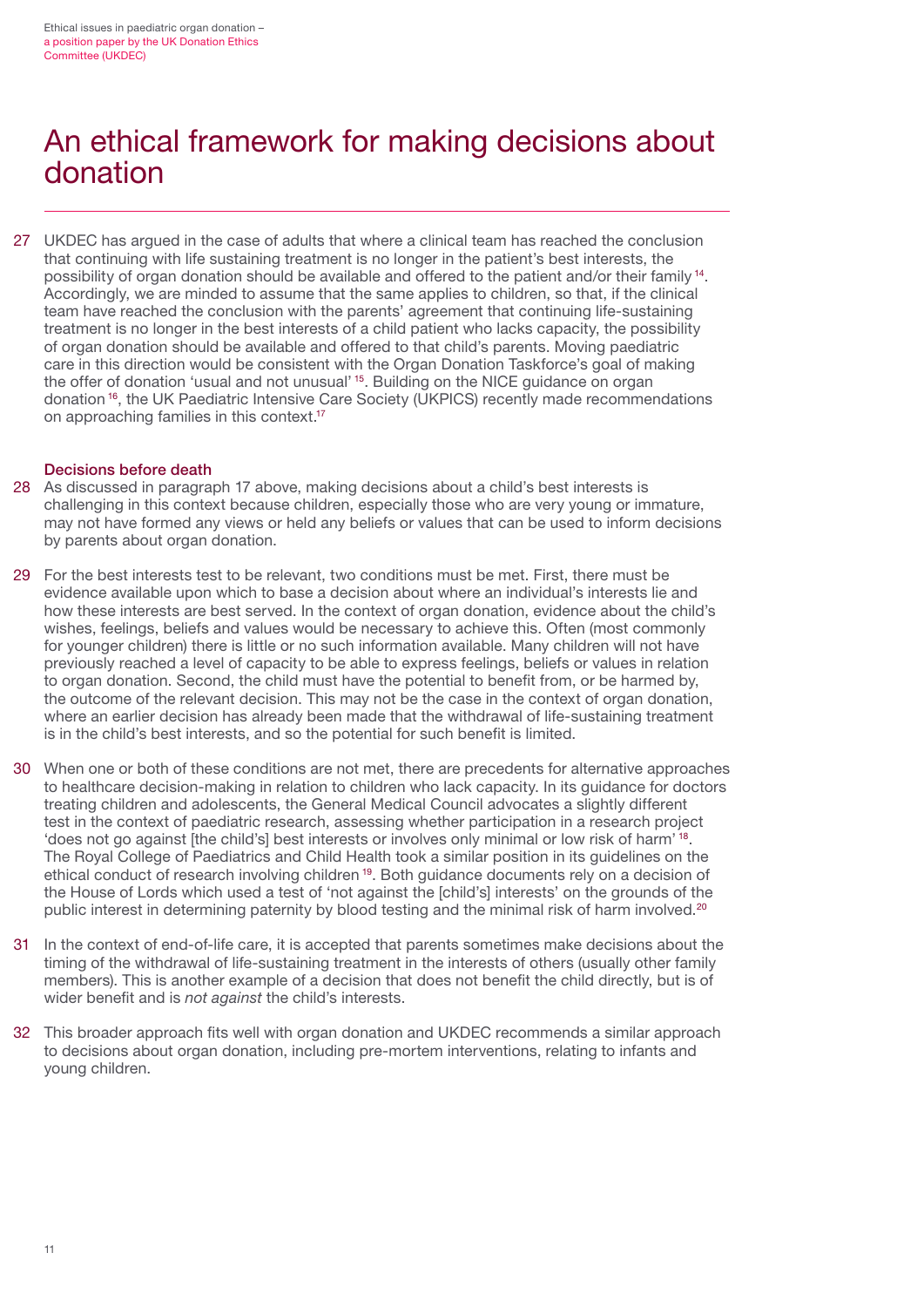## An ethical framework for making decisions about donation

### Recommendation 1

Provided decisions are not against their child's interests, parents' values and beliefs should be allowed to determine whether they wish their child to be an organ donor, and if so whether to consent to interventions aimed at increasing the chances of a successful donation.

### Making decisions about donation after death

Where the potential donor has provided legally effective consent (for example by registering on 33the Organ Donor Register (ODR)), the norm is still to seek the agreement of relatives before continuing to donation even though this is not legally necessary. This practice appears to give the final say to relatives rather than the donor, potentially enabling relatives to undermine the donor's wishes. In paediatric care where decision-making is more customarily family-centred, clinicians will be used to working towards a position where a decision works well both for the child and the wider family. This would be the goal in any case where donation became an option.

### Recommendation 2

Where a family is willing to consent to the removal of organs that are viable for transplantation, then the hospital has a responsibility to make this happen if it is possible.

### Recommendation 3

A decision made by a child with capacity that they would not want to donate organs after their death should always be respected.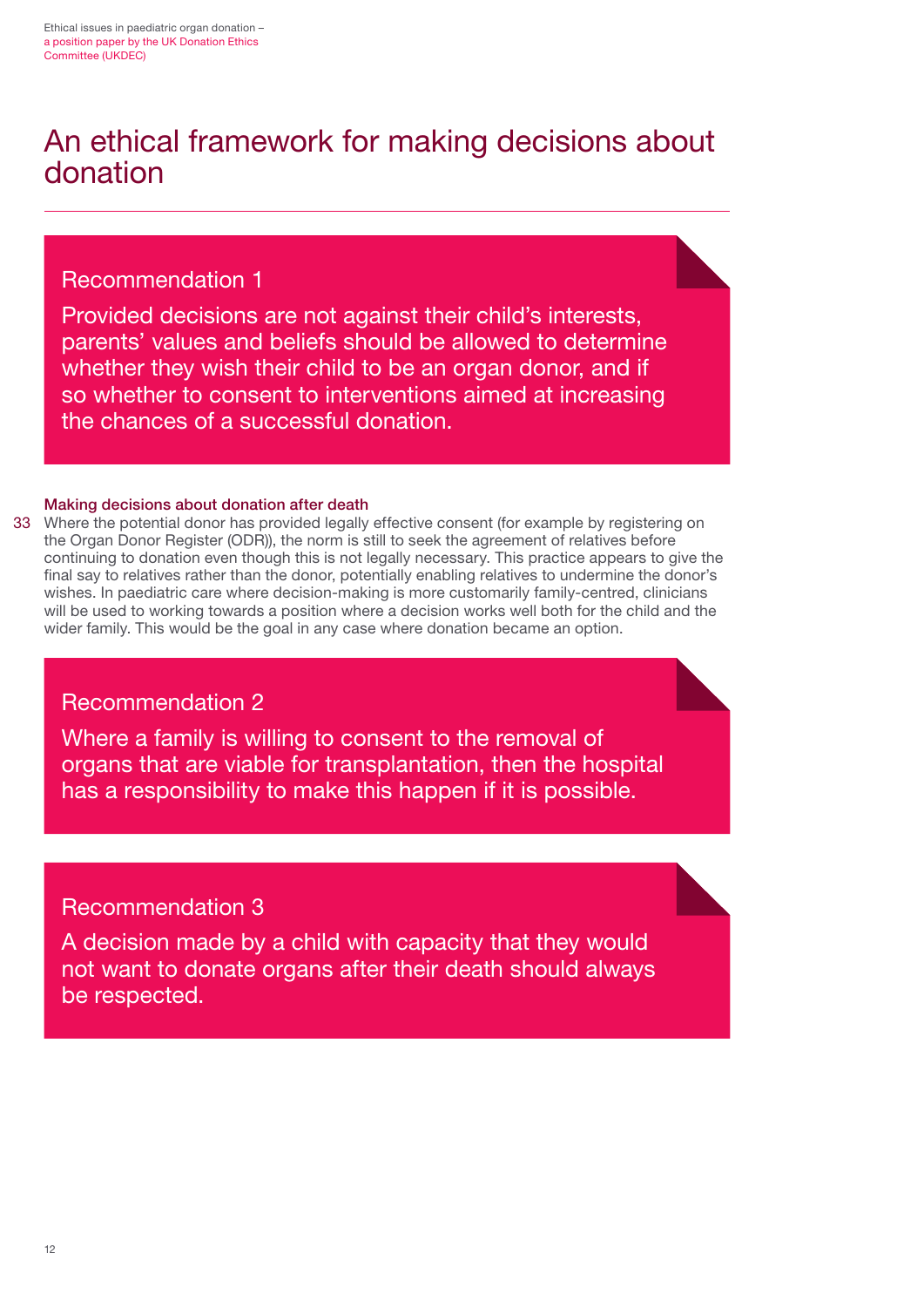### Recommendation 4

Where a child has indicated willingness to donate (for example by registering on the ODR), has not expressed a view either way or lacks the capacity to make such a decision, then clinicians should work with the child's family to reach a decision that takes account of any information about the child's views but also works for the family as a whole.

#### Donation from neonates

- At present, professional standards especially governing the confirmation of death in young 34 children – restrict the overall number of small donors in the UK. In relation to neonates, organ donation is extremely rare.
- The death of a newborn child is a tragic event for any family, and supporting the bereaved family 35 should be paramount at such a time. Nevertheless, there may be some parents who would value the opportunity to donate organs.
- 36 In relation to donation after brainstem death (DBD), the Academy of Medical Royal Colleges recommends that neurological criteria are not used to diagnose death in neonates who are less than two months of age 21. This position is in contrast to North American, European and Australasian practice<sup>22</sup>. UKDEC supports the decision of the Royal College of Paediatrics and Child Health to revisit the issue of diagnosing death in infants less than two months of age.
- Offering families the possibility of donation after circulatory death (DCD) has not yet become 37 part of end of life care for neonates in the UK, although for adults and older children it has grown rapidly in recent years and now accounts for over 40% of deceased donors.<sup>23</sup>
- For families who would value the opportunity to donate, DCD could be considered for neonates 38with birth asphyxia for whom continued life-sustaining treatment is no longer in their best interests.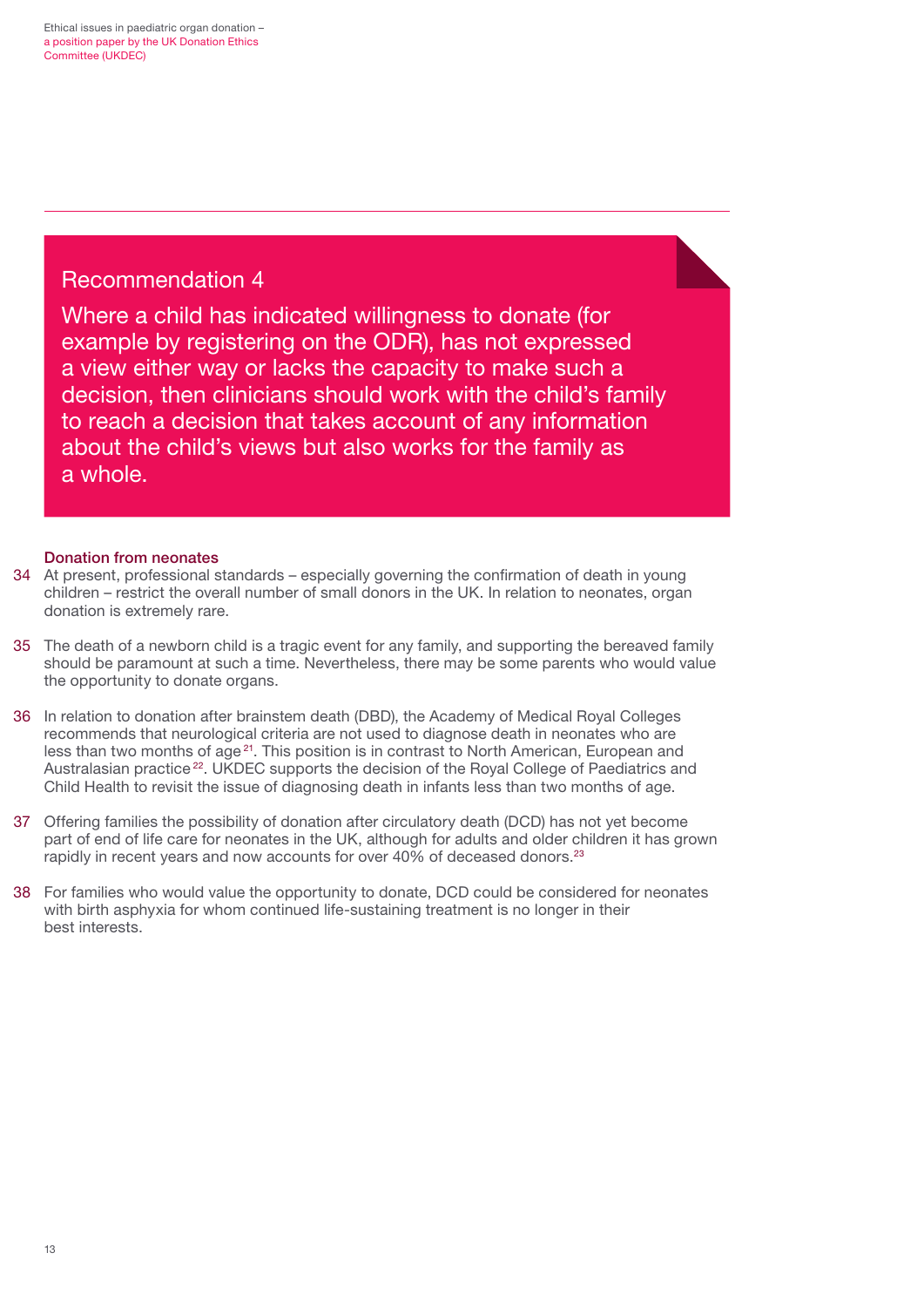#### Donation from anencephalic infants

- DBD is not an appropriate donation pathway for anencephalic infants, as the brain stem is usually 39 preserved and some degree of brain stem function will often be present. Additionally the absence of large parts of the brain means that the standard tests cannot meaningfully be interpreted for death to be safely confirmed using neurological criteria.
- 40 Donation from anencephalic infants is rare in other countries and UKDEC is not aware of any recent examples. The last documented case outside the UK is from 1999 in Italy <sup>24</sup>. UKDEC is aware of one case of donation from an anencephalic infant in the UK, and was approached by the clinical team for ethical advice in relation to another case where donation did not proceed for clinical reasons.
- DCD could be considered in such cases but this would require either a surgical organ retrieval 41team in readiness at the birth or elective intubation of the infant at the time of birth to allow donation options to be explored over the coming hours. Interventions to facilitate DCD from anencephalic infants should be seen on a spectrum, with intubation and ventilation being one of the most invasive.

### Recommendation 5

It would be ethically acceptable for organ donation from anencephalic infants to proceed with the consent of the parents after death has been confirmed by circulatory criteria.

### Recommendation 6

Consistent with our earlier recommendation, the parents' values and beliefs should be allowed to determine whether their anencephalic child is intubated and ventilated, provided this is not against the child's interests. Precautionary sedation and analgesia would be needed to ensure this condition is met.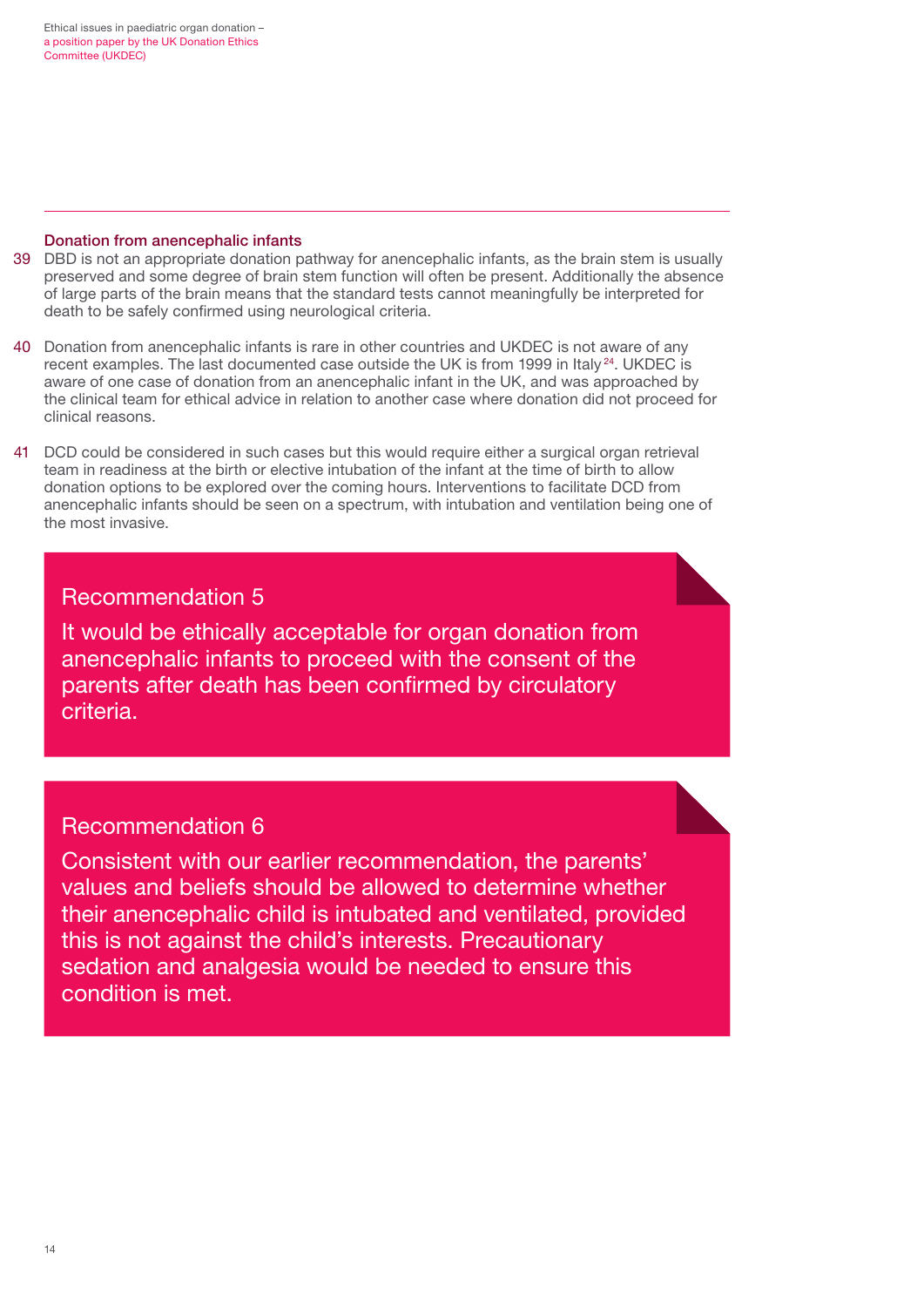#### Cases involving the Coroner or Procurator Fiscal

- 42 It is not unusual in North America for coroners to give permission for children dying as a result of head injuries to donate organs, even when these injuries have possibly been inflicted by a third party.
- Any death that is referred to the coroner is more complex at some level. However, this need not 43 exclude offering the possibility of organ or tissue donation as a normal part of end of life care. The non-accidental death of a child is particularly tragic, and there are additional sensitivities if a parent is suspected of involvement. Where such a death occurs everyone will be working to balance the interests of the child, the needs of the whole family, and the requirements of the legal processes. Whilst it might be particularly challenging to facilitate donation in such circumstances, it should remain a possibility for all families and it should be supported as fully as possible where either the child or the family have clearly stated their wish to donate.
- Coroners must be able to carry out their statutory duties without compromise whenever the 44 unexpected death of a child occurs. However, for most deaths that are referred to the coroner, organ donation should remain a possibility. Clinicians should not make assumptions about what a coroner might agree to, or be reluctant to approach a coroner regarding donation, as even where a child's death has occurred in suspicious circumstances some donation may be possible.
- Coroners need enough information to make a balanced and considered decision in line with their 45 statutory duties – the provision of timely and comprehensive information about the cause and circumstances of death is key to allowing coroners to make an assessment about the possibility of donation without undermining their ability to carry out their role effectively.
- UKDEC notes that the Scottish Government and the Scottish Transplant Group has a formal 46agreement with the Crown Office and Procurator Fiscal Service about organ and tissue donation. They have a very good track record of building links such that Procurators Fiscal are now more willing to facilitate donation where possible.

### Recommendation 7

Health Departments and those responsible for coronial services in England, Wales and Northern Ireland might consider how the formal agreement on organ and tissue donation between the Procurator Fiscal Service and the Scottish Transplant Group could be adapted to work in the rest of the UK.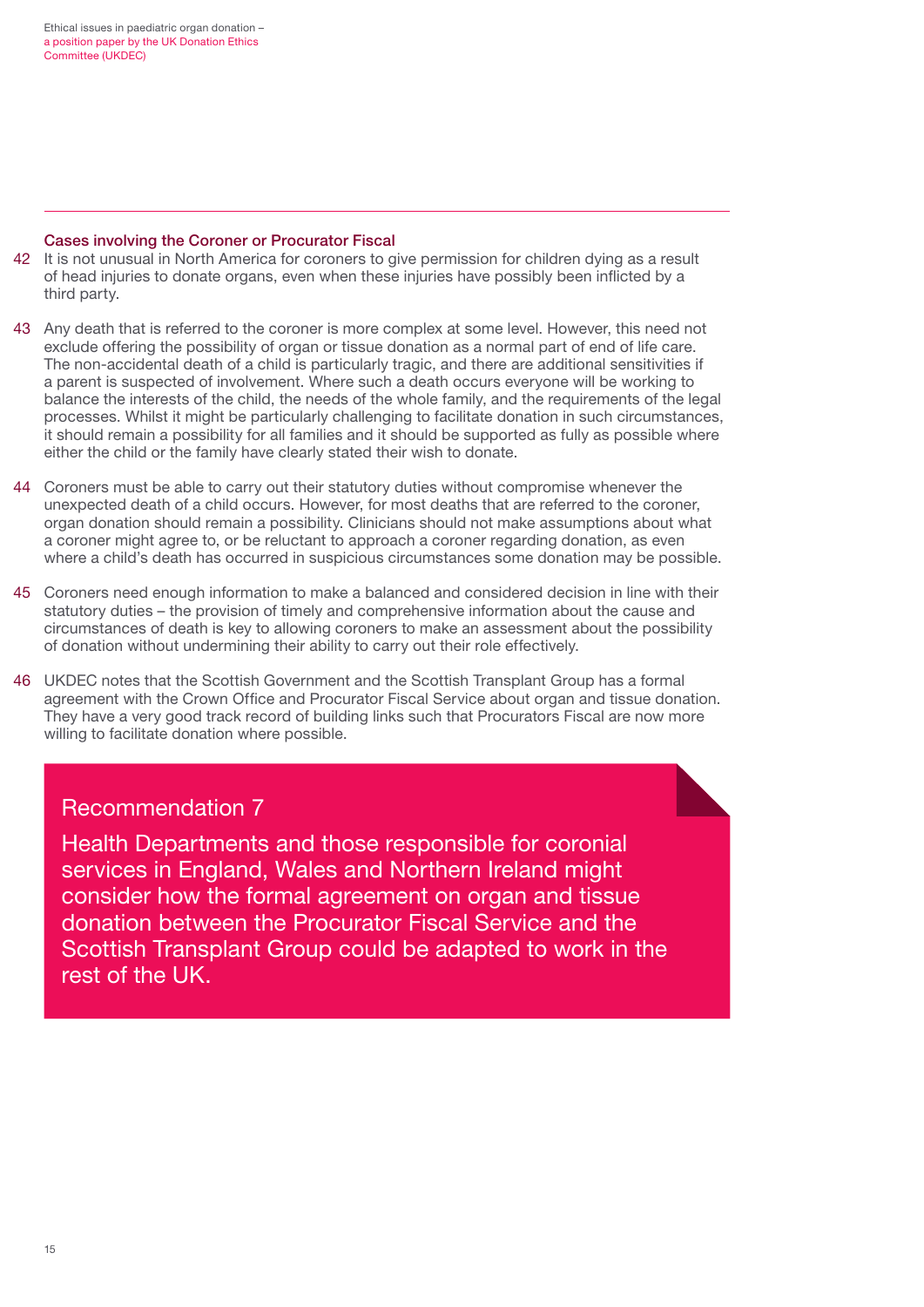## Sudden unexpected death in infancy (SUDI)

- The Royal College of Pathologists and Royal College of Paediatrics and Child Health protocol for 47 post mortem to identify the cause of SUDI requires forensic pathologists to carefully scrutinise all organs in detail. This scrutiny precludes consideration of organ donation, even if a parent were voluntarily to raise it as a possibility.25
- The potential beneficial effects that organ donation may afford bereaved families are not, 48therefore, currently available in the case of SUDI.

### Recommendation 8

Consideration should be given to reviewing the Royal College of Pathologists and Royal College of Paediatrics and Child Health protocol for post mortems to identify the cause of sudden unexpected death in infancy in the context of organ donation.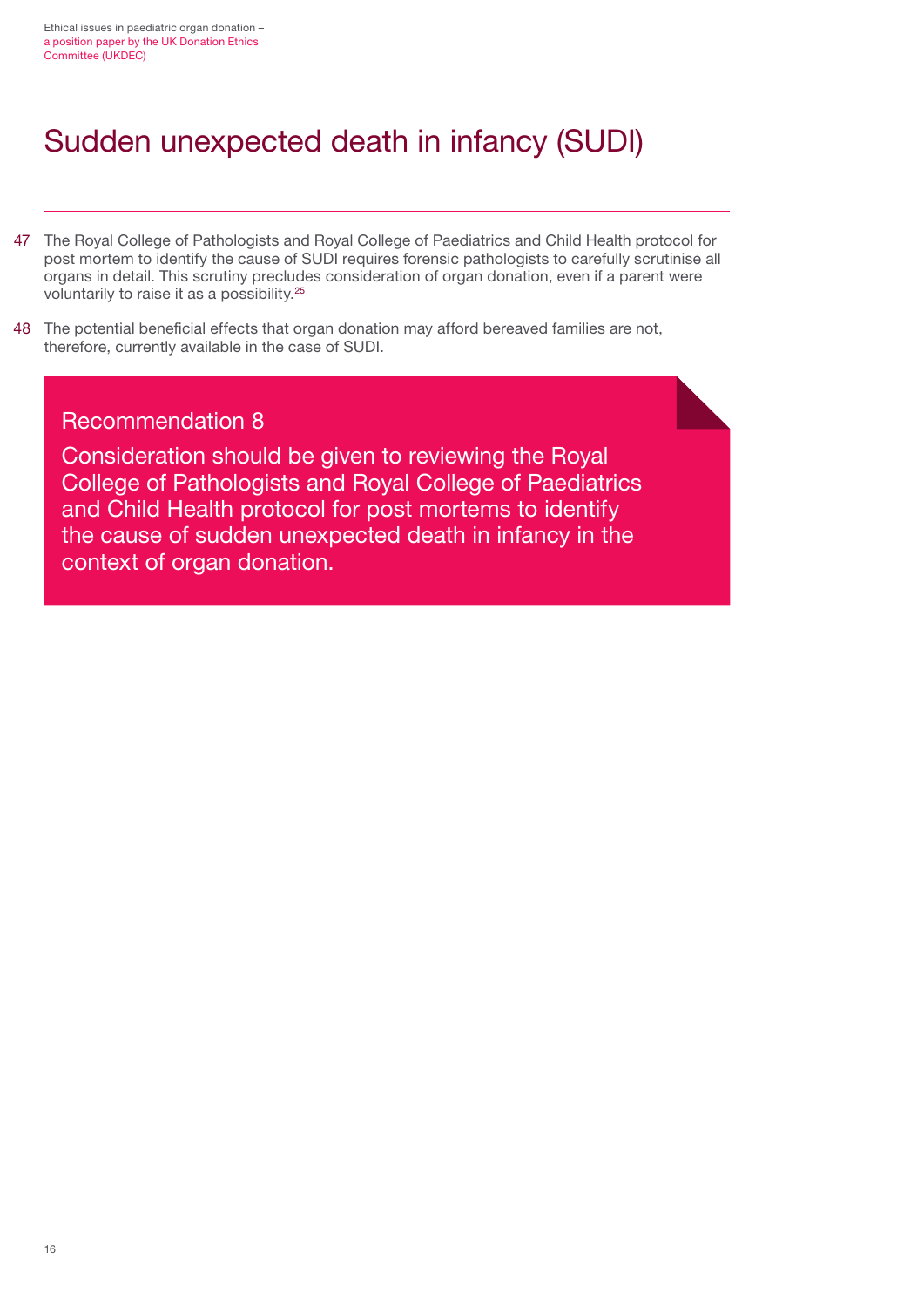## Donation for research

- 49 Sometimes parents would like to donate their child's organs but this is not clinically possible, for example if the child died as a result of cancer.
- 50 In this situation it might be appropriate to discuss the possibility of donation for research purposes, which would hopefully contribute to saving lives or improving health in the future.
- 51 In response to our consultation, we heard evidence that the act of donation can have a positive effect on families' experience of bereavement, which may be undermined if an offer to donate is not taken up. For the family whose child cannot donate directly for transplantation purposes, research may provide a valuable alternative opportunity.
- Families' expectations must, however, be carefully managed. Those agreeing to donation may 52assume that their child's organs will be used to benefit others immediately. Information on what the organs may be used for, and the likelihood of their being used, should be included in discussions about donation for research.

### Recommendation 9

When parents would like to donate their child's organs for transplantation but this is not clinically possible, clinicians should attempt wherever possible to accept such organs for research, if this is an acceptable alternative to the parents.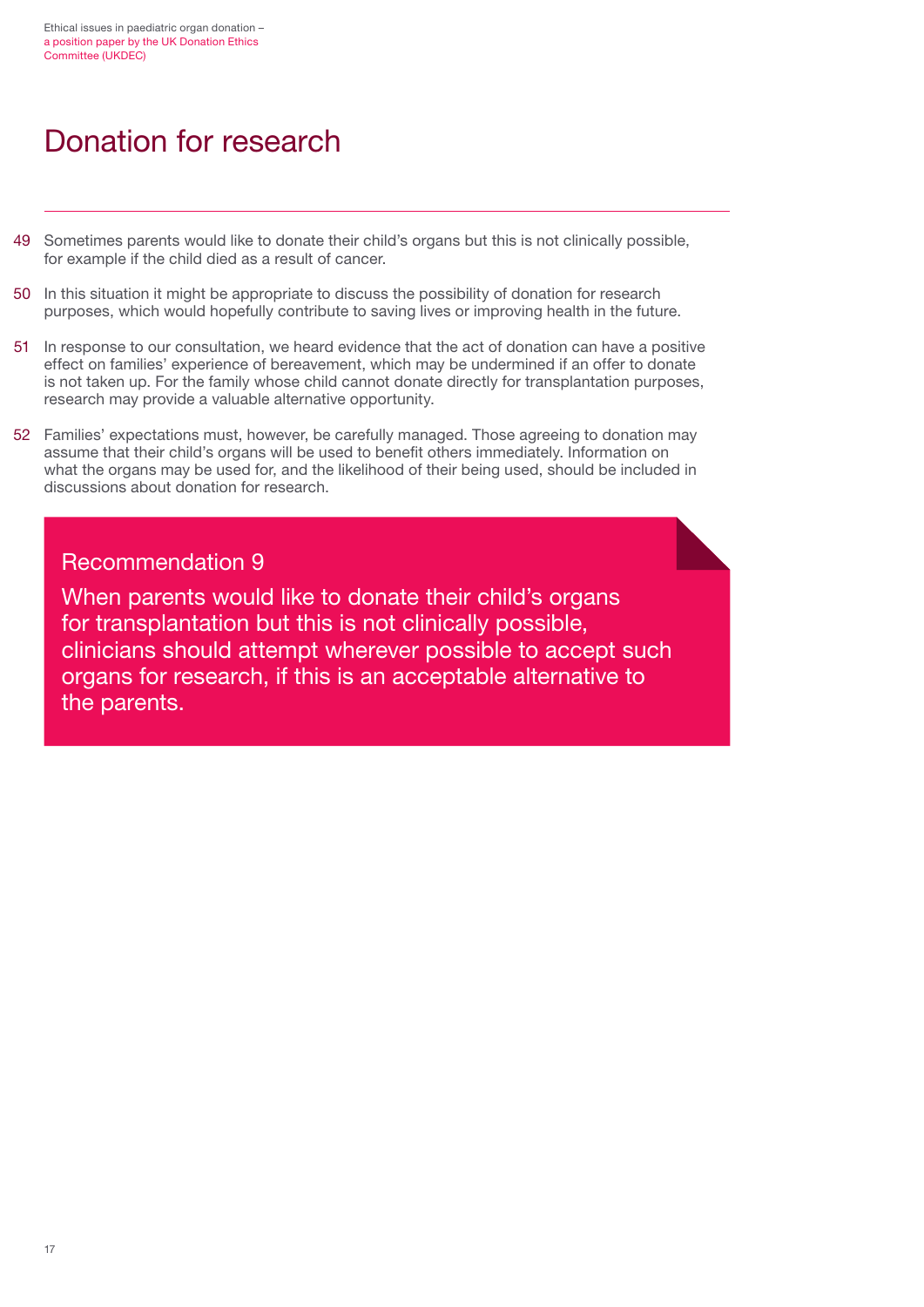## Appendix: The legal context for decisions about donation

#### Organ donation under the Human Tissue Act 2004 (HTAct) 1

In England, Wales and Northern Ireland, organ donation can only proceed if consent to that donation is available under the HTAct. Consent can be provided either by the donor<sup>26</sup> or by a third party.

In the case of a child, either:

- a. consent to donation after death is available from the donor child <sup>27</sup>
- b. consent to donation after the donor child's death will be provided by someone with parental responsibility for the child (usually a parent) or where no person had parental responsibility for the child immediately before he died, the consent of a person who stood in a 'qualifying relationship' to him at that time
- Both categories will include a spectrum of possibilities. The first category will include: (i) donors who have both consented to donation and agreed to undergo some or all procedures which would increase the probability of a successful transplant; (ii) donors who have simply consented to donation by joining the Organ Donor Register or signing a donor card; and (iii) donors who have consented to donation without performing one of the formalities in (ii).  $\mathfrak{D}$
- Within the second category (1b. above), although most consent providers will be influenced by the donor's wishes, there is no requirement in the HTAct for the consent to reflect the donor's wishes. Cases in this category could therefore encompass: (iv) donors who have consented to donation, but consent is nonetheless sought from someone with parental responsibility or a person in a qualifying relationship to the donor; (v) donors for whom consent is provided on the basis of their wishes and feelings; (vi) donors for whom consent is provided on the basis of the beliefs and values that would be likely to influence their decision; and (vii) donors for whom consent is provided even though there is little or no evidence of their wishes and feelings on donation, or evidence that donation would be consistent with their beliefs and values. Most child potential donors are likely to fall into category (vii) with consent provided by someone with parental responsibility. 3

#### Organ donation under the Human Tissue (Scotland) Act 2006

In Scotland, the Human Tissue (Scotland) Act 2006 uses the term "authorisation" rather than "consent". In its treatment of children, it makes a distinction between those aged 12 or over, and those under 12. While those under the age of 12 are not permitted to authorise donation, the Act explicitly states that a child aged 12 or over can provide authorisation for donation in their own right.28 4

In the case of a child, either:

- a. authorisation for donation after death is available from the donor child (aged 12 or over), or
- b. authorisation for donation after the donor child's death will be provided by someone who had parental responsibilities and parental rights for the child (usually a parent; local authorities are specifically excluded).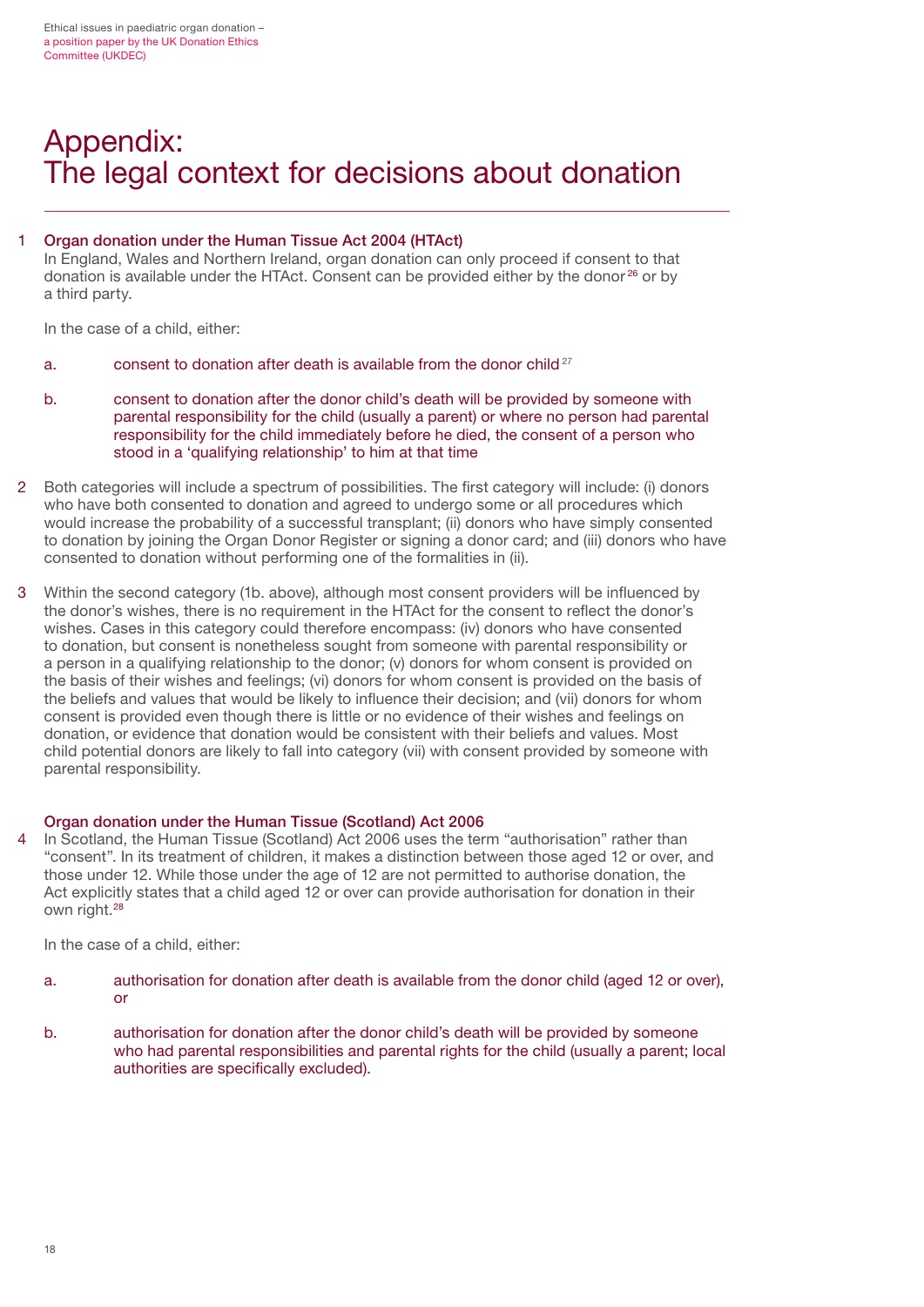Ethical issues in paediatric organ donation – a position paper by the UK Donation Ethics Committee (UKDEC)

- Both categories will include a spectrum of possibilities. The first category will include: (i) donors who have both authorised donation and agreed to undergo some or all procedures which would increase the probability of a successful transplant; (ii) donors who have simply authorised donation by joining the Organ Donor Register or signing a donor card; and (iii) donors who have authorised donation without performing one of the formalities in (ii). 5
- Within the second category (4b. above), a person may not provide authorisation if they have "actual knowledge that the child was unwilling for any part of the child's body, or the part in question, to be used for transplantation" <sup>29</sup>. Cases in this category could therefore encompass: (iv) donors who have authorised donation, but agreement is nonetheless sought from someone with parental rights and parental responsibilities; (v) donors for whom authorisation is provided on the basis of their wishes and feelings; (vi) donors for whom authorisation is provided on the basis of the beliefs and values that would be likely to influence their decision; and (vii) donors for whom authorisation is provided even though there is little or no evidence of their wishes and feelings on donation, or evidence that donation would be consistent with their beliefs and values. Most child potential donors are likely to fall into category (vii) with authorisation provided by someone with parental rights and parental responsibilities. 6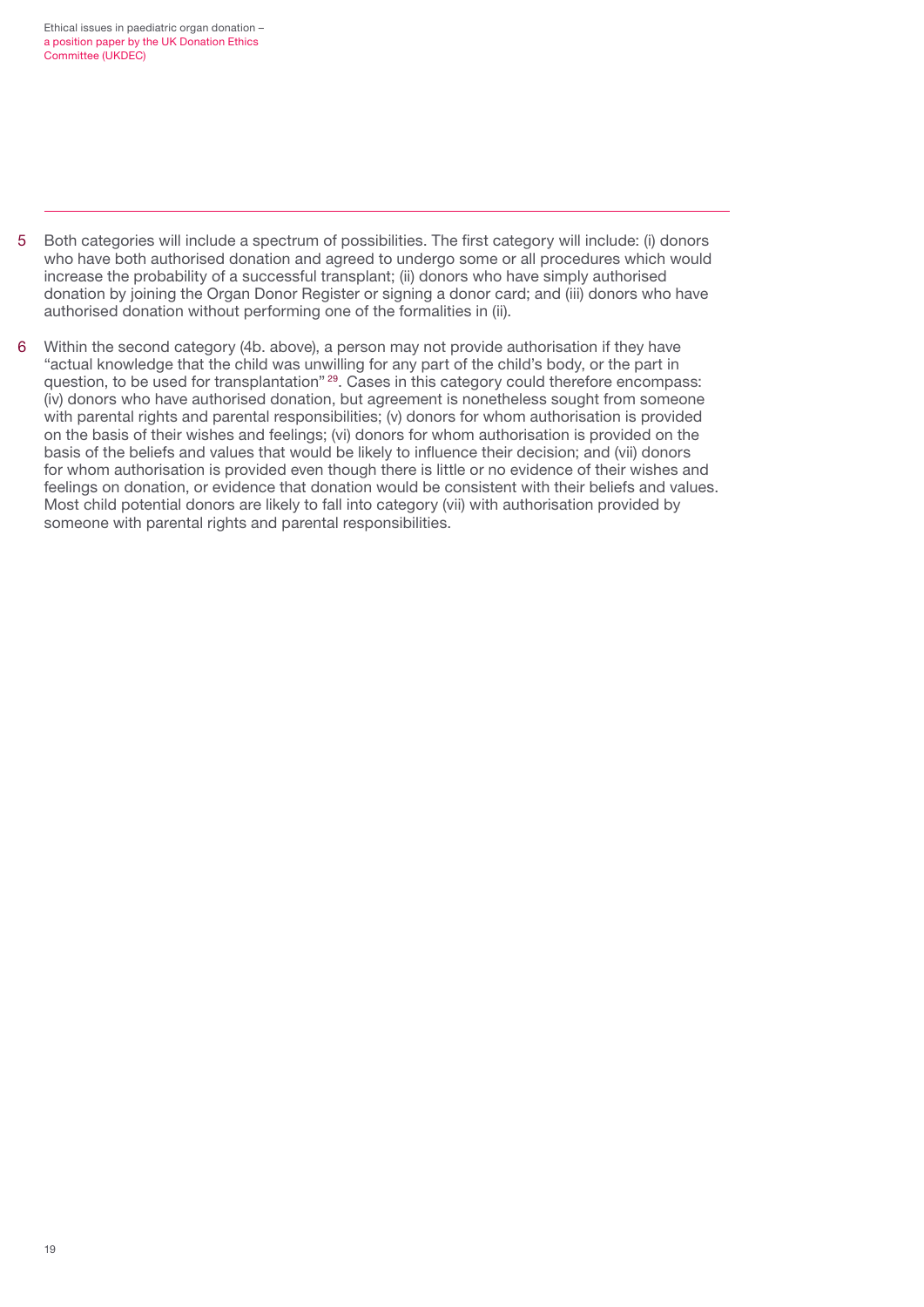## **References**

- 1. NHS Blood and Transplant Organ Donation Activity Report 2013/14, page 17, table 3.6
- 2. Bellali T, Papadatou D. The decision-making process of parents regarding organ donation of their brain dead child: A Greek study. *Soc Sci Med* 2007;64:439-50; Bellali T, Papazoglou I, Papadatou D. Empirically based recommendations to support parents facing the dilemma of paediatric cadaver organ donation. *Intensive Crit Care Nurs* 2007;23:216-25; Sque M, Walker W, Long-Sutehall T, Morgan M, Randhawa G, Warrens A. *Bereaved families' experiences of organ and tissue donation, and perceived influences on their decision making*. Final report of a study funded by the Department of Health, University of Wolverhampton, June, 2013.
- 3. Sque M, Walker W, Long-Sutehall T, Morgan M, Randhawa G, Warrens A. *Bereaved*  families' experiences of organ and tissue donation, and perceived influences on their *decision making*. Final report of a study funded by the Department of Health, University of Wolverhampton, June, 2013.
- 4. Department of Health. *Organs for transplants: a report from the Organ Donation Taskforce*. 2008.
- 5. Department of Health. *Legal issues relevant to non-heartbeating organ donation*. 2009.
- 6. Chief Medical Officer and Public Health Directorate. *Guidance on legal issues relevant to donation following cardiac death* CMO(2010)11.
- 7. Department of Health, Social Services and Public Safety. *Legal issues relevant to donation after circulatory death (non-heart-beating organ donation) in Northern Ireland*. 2011.
- 8. UK Donation Ethics Committee. *An Ethical Framework for Controlled Donation after Circulatory Death*. 2011, sections 1.3 and 1.4.
- 9. Or "parental responsibilities and parental rights" in Scotland. For ease of use we will use the term "parental responsibility" in this document unless making specific reference to the Scottish legal framework.
- 10. Children Act 1989, s.1; Children (Scotland) Act 1995, s.1.
- 11. Portsmouth Hospitals NHS Trust v Wyatt [2005] EWCA Civ 1181, [87]. See also, General Medical Council. 0-18 Years: *Guidance for all Doctors*. 2007, [12].
- 12. UK Donation Ethics Committee. *An Ethical Framework for Controlled Donation after Circulatory Death*. 2011, sections 1.3 and 1.4.
- 13. "Gillick competent" in England, Wales & Northern Ireland. In Scotland, the test for capacity is found in the Age of Legal Capacity (Scotland) Act 1991, s.2(4). The child must be aged 12 or over to provide authorisation in Scotland. See the Appendix for more detail.
- 14. UK Donation Ethics Committee. *An Ethical Framework for Controlled Donation after Circulatory Death*. 2011, principle 2, [v], [1.4.1]
- 15. Department of Health. *Organs for transplants: a report from the Organ Donation Taskforce*. 2008, [1.23].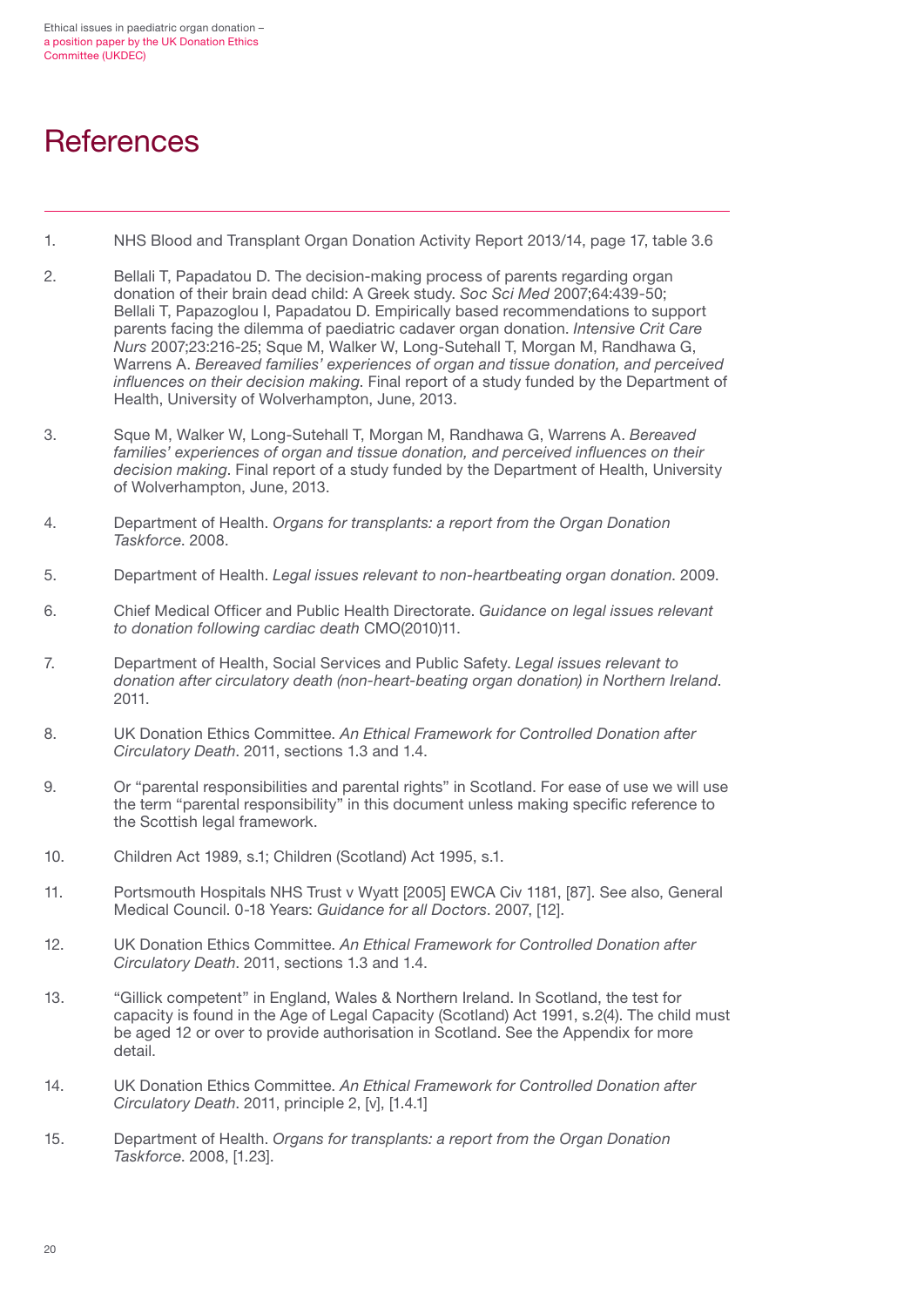Ethical issues in paediatric organ donation – a position paper by the UK Donation Ethics Committee (UKDEC)

- 16. National Institute for Health and Clinical Excellence. *Organ donation for transplantation: Improving donor identification and consent rates for deceased organ donation*. 2011.
- 17. UK Paediatric Intensive Care Society. *Paediatric Intensive Care Society Standards for Organ Donation*. 2014.
- 18. General Medical Council. 0-18 years: *guidance for all doctors*. 2007, [37(a)]. This test is also used by the GMC in relation to parents' access to their child's medical records at [54].
- 19. "Parental consent will probably not be valid if it is given against the child's interests. This means that parents can consent to research procedures that are intended directly to benefit the child, but that research that does not come into this category can only be validly consented to if the risks are sufficiently small to mean that the research can be reasonably said not to go against the child's interests." Royal College of Paediatrics & Child Health. Guidelines for the ethical conduct of research involving children. *Arch Dis Child* 2000;82:177-182.
- 20. *S v S* [1972] AC 24, confirmed more recently by the Court of Appeal in Re H (*paternity: blood test*) [1997] Fam 89, and cited with approval by the Inner House in *Docherty v McGlynn* [1983] SLT 645. For more on the application of the 'not against the interests' test in relation to medical treatment for children in Scottish law, see Thomson J. *Family Law in Scotland* (Bloomsbury, 2011) 269.
- 21. Academy of Medical Royal Colleges. *A Code of Practice for the Diagnosis and Confirmation of Death*. 2008. 28.
- 22. Brierley J. Neonatal organ donation: has the time come? *Arch Dis Child Fetal Neonatal Ed* 2011;96(2):F80-3.
- 23. NHS Blood & Transplant. *Organ Donation and Transplantation Activity: Annual data for financial years 2009/10 to 2013/14 (United Kingdom)*. 2014.
- 24. Parisi F, Squitieri C, Carotti A, Di Carlo D, and Gagliardi MG. Heart transplantation on the first day of life from an anencephalic donor. *Pediatric Transplant* 1999;3:150-151.
- 25. Royal College of Pathologists & Royal College of Paediatrics and Child Health. *Sudden unexpected death in infancy*. 2004. Appendix III.
- 26. Human Tissue Authority. *Code of practice 2: Donation of solid organs for transplantation*. 2009, [115]: 'The position for a child, who was competent to reach a decision before they died and consented to organ donation taking place after their death, is legally no different from that of an adult. The child's consent is sufficient to make the removal, storage or use of their organs for transplantation lawful.'
- 27. Human Tissue Authority. *Code of practice 2: Donation of solid organs for transplantation*. 2009, [116]: 'Clearly, in any case where a child has given consent to donation, especially if the child has self-registered on the ODR [Organ Donor Register], it is essential to discuss this with the child's family, and take their views and wishes into account before deciding how to proceed. In some cases it may also be advisable to discuss with the person who had parental responsibility for the deceased child, whether the child was competent to make the decision.'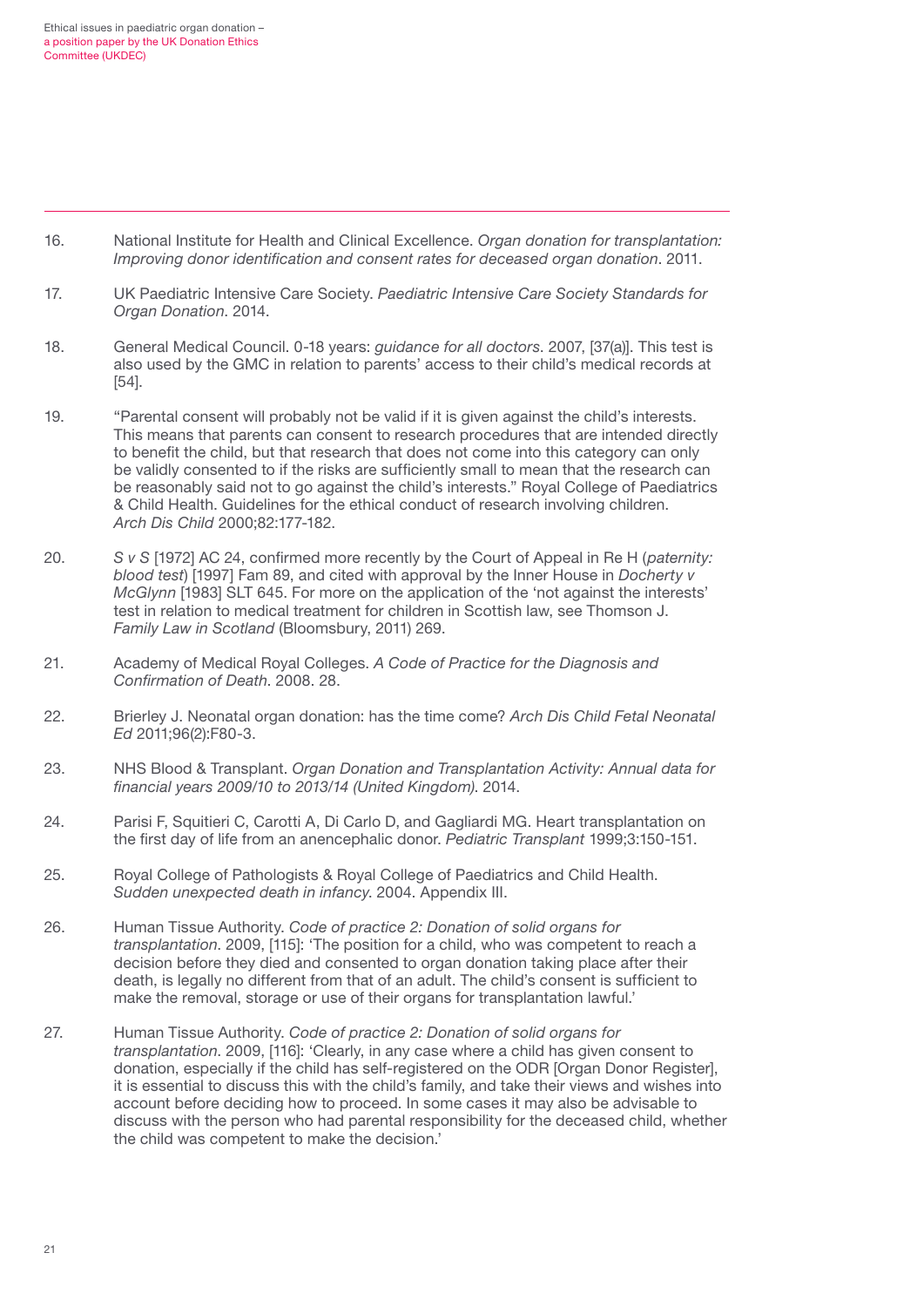28. Provided the child has the capacity to decide for themselves as determined using the test for capacity in the Age of Legal Capacity (Scotland) Act 1991, s.2(4).

29. Human Tissue (Scotland) Act 2006, s.9(4)(a).